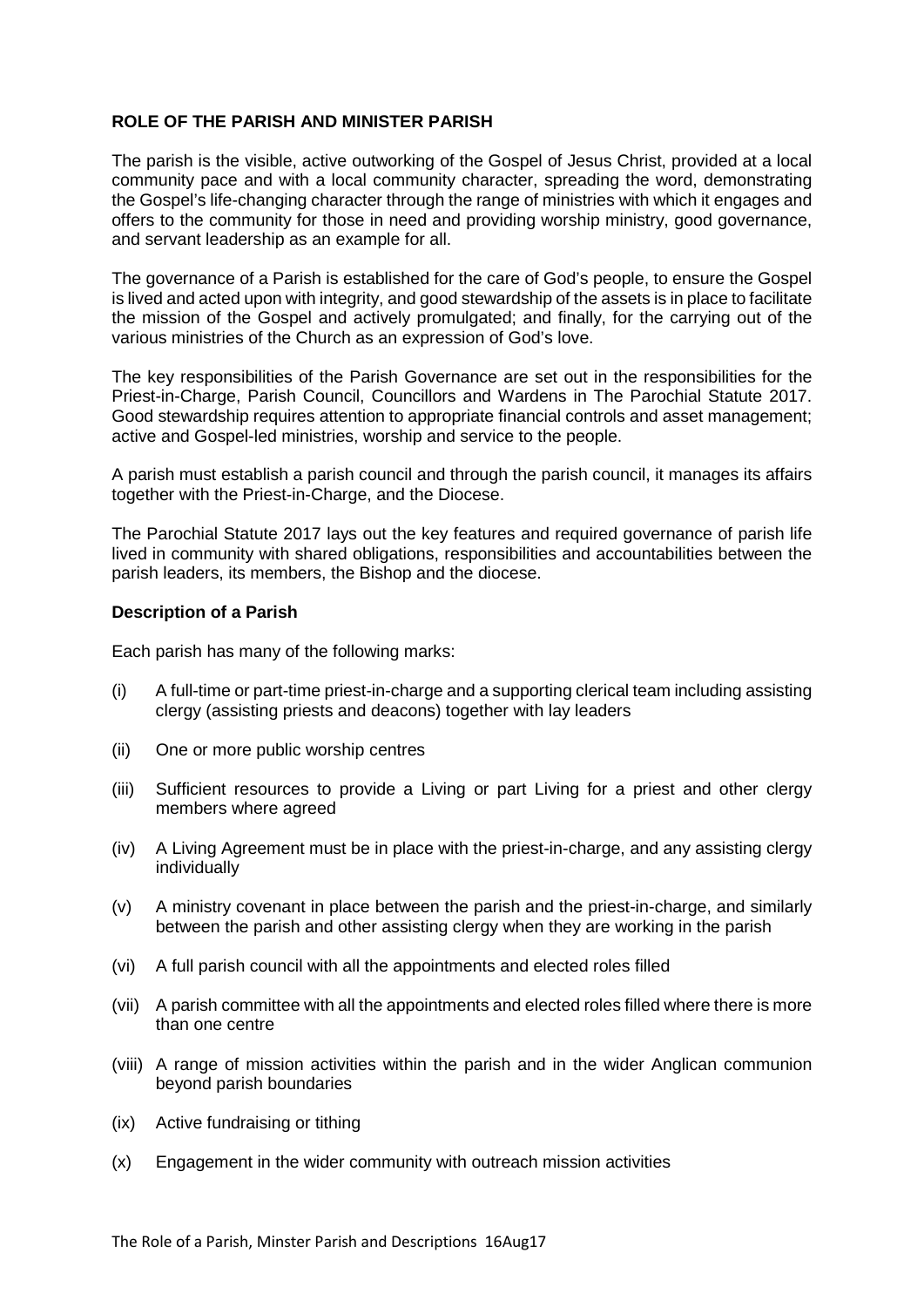- (xi) Safe Church compliance maintained and actively promoted
- (xii) Church property properly managed, maintained, insured and resourced
- (xiii) Active participation and engagement with Diocesan life and the Cathedral
- (xiv) Capacity to share in the wider mission work of the Diocese and some capacity to support smaller, more vulnerable communities when needing assistance.

## **Description of a Minster Parish**

- a) Unless otherwise stated, the life of a parish and its obligations, governance and matters pertaining the parish life as laid out in The Parochial Statute 2017 apply equally to the workings of a Minster Parish.
- b) A minster parish is a variation to the standard parish diocesan parochial entity. It may have a ministry team, including a Priest-in-Charge, assisting clergy and other lay personnel.
- c) Each minster parish is required to provide a Living for the priest-in-charge and to provide Living support for the other members of the ministry team as determined by the parish council in agreement with the Bishop; with the appropriate financial support and other resources made available.
- d) A minster parish is required to have sufficient ministry resources to provide ministry support to another parish or parishes and communities on a fee-for-service basis.
- e) Each minster parish will have an agreement between the minster and the different parishes and communities to confirm its establishment. Each minster parish retains its own identity as a parish in its own right and confirms it is in the arrangement with the other parish (minster) through choice and agreement.
- f) Each minster and parish will have many of the following marks and expectations in its parishes:
	- (i) An agreement between a minster parish and a supported parish which shall be valid for three years. The agreement and its review on an annual basis is administered by the Archdeacon.
	- (ii) A priest-in-charge with a complete Living supplied (see the Licencing Statute 2017 Schedule 4) and the capacity to provide a clerical team on part or full time Livings, including assisting priests and vocational deacons.
	- (iii) Wardens
	- (iv) Parish councils, committees (where there is more than one centre in the parish) and all the positions filled
	- (v) An auditor
	- (vi) Parish administration support
	- (vii) Multiple mission outreach activities supporting the life of the parish, the wider community and the Anglican worldwide community